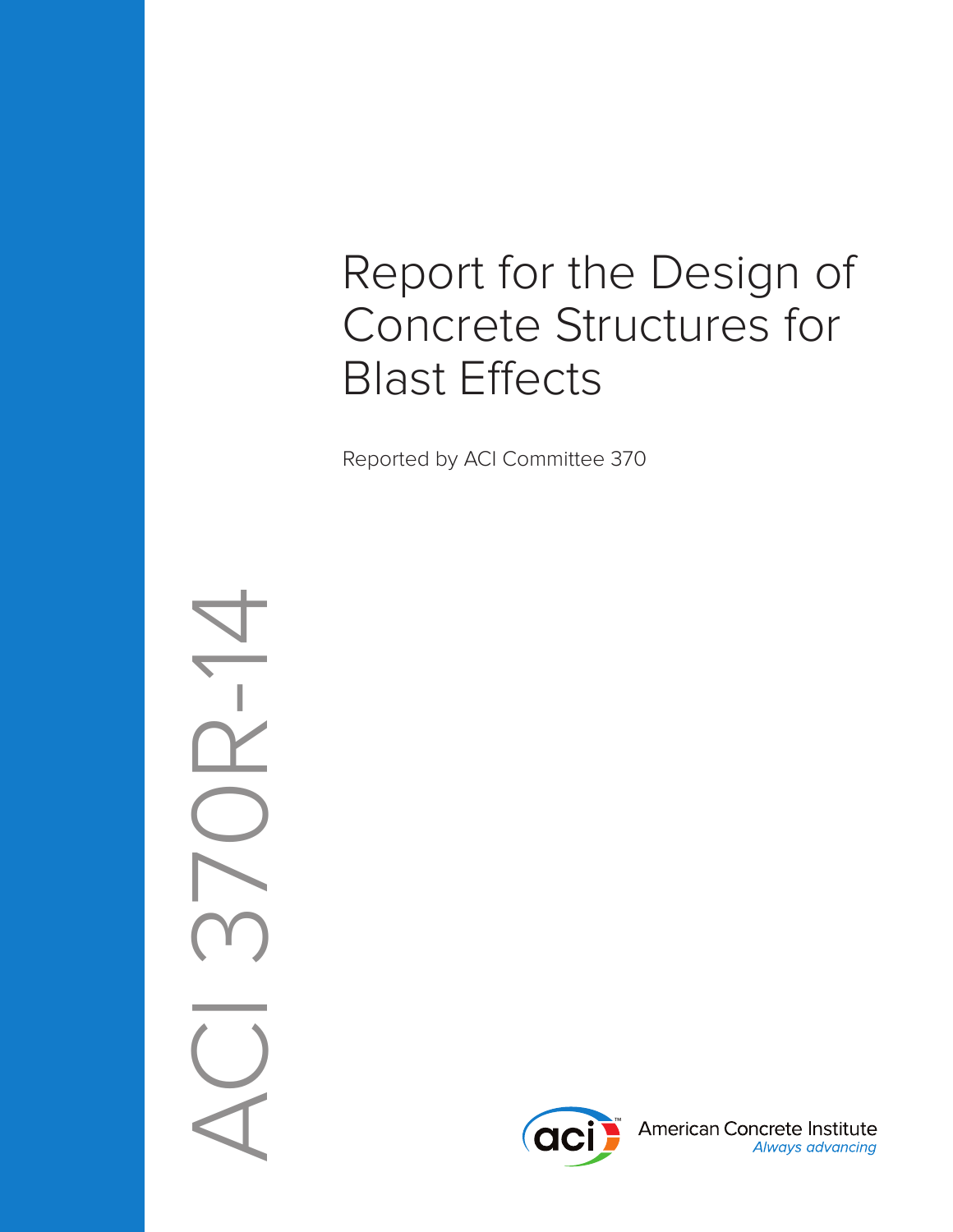

### **Report for the Design of Concrete Structures for Blast Effects**

Copyright by the American Concrete Institute, Farmington Hills, MI. All rights reserved. This material may not be reproduced or copied, in whole or part, in any printed, mechanical, electronic, film, or other distribution and storage media, without the written consent of ACI.

The technical committees responsible for ACI committee reports and standards strive to avoid ambiguities, omissions, and errors in these documents. In spite of these efforts, the users of ACI documents occasionally find information or requirements that may be subject to more than one interpretation or may be incomplete or incorrect. Users who have suggestions for the improvement of ACI documents are requested to contact ACI via the errata website at http://concrete.org/Publications/ DocumentErrata.aspx. Proper use of this document includes periodically checking for errata for the most up-to-date revisions.

ACI committee documents are intended for the use of individuals who are competent to evaluate the significance and limitations of its content and recommendations and who will accept responsibility for the application of the material it contains. Individuals who use this publication in any way assume all risk and accept total responsibility for the application and use of this information.

All information in this publication is provided "as is" without warranty of any kind, either express or implied, including but not limited to, the implied warranties of merchantability, fitness for a particular purpose or non-infringement.

ACI and its members disclaim liability for damages of any kind, including any special, indirect, incidental, or consequential damages, including without limitation, lost revenues or lost profits, which may result from the use of this publication.

It is the responsibility of the user of this document to establish health and safety practices appropriate to the specific circumstances involved with its use. ACI does not make any representations with regard to health and safety issues and the use of this document. The user must determine the applicability of all regulatory limitations before applying the document and must comply with all applicable laws and regulations, including but not limited to, United States Occupational Safety and Health Administration (OSHA) health and safety standards.

Participation by governmental representatives in the work of the American Concrete Institute and in the development of Institute standards does not constitute governmental endorsement of ACI or the standards that it develops.

Order information: ACI documents are available in print, by download, on CD-ROM, through electronic subscription, or reprint and may be obtained by contacting ACI.

Most ACI standards and committee reports are gathered together in the annually revised ACI Manual of Concrete Practice (MCP).

**American Concrete Institute 38800 Country Club Drive Farmington Hills, MI 48331 Phone: +1.248.848.3700 Fax: +1.248.848.3701**

**www.concrete.org**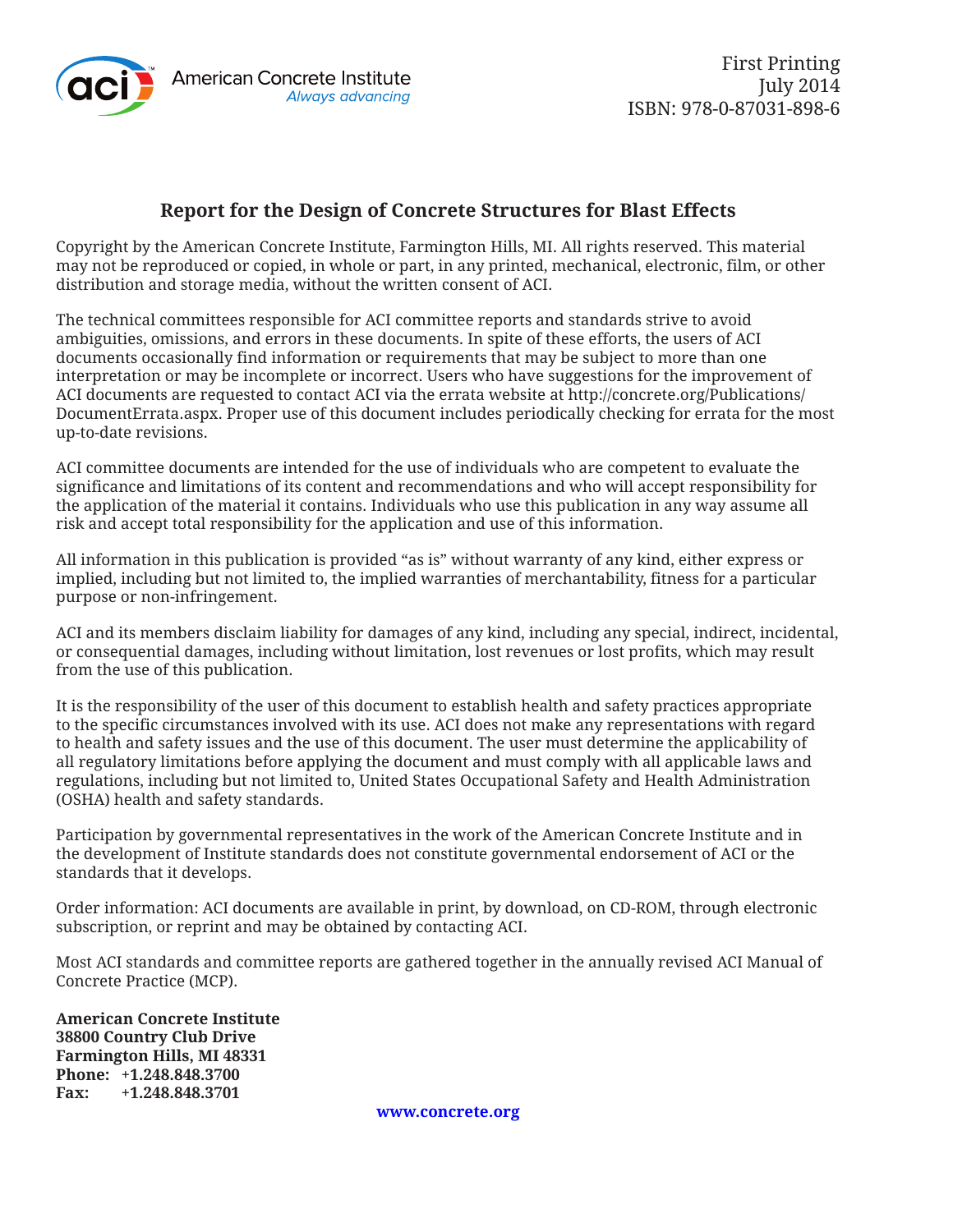## **ACI 370R-14**

### **Report for the Design of Concrete Structures for Blast Effects**

Reported by ACI Committee 370

Eric B. Williamson\*

Adeola K. Adediran\* Abi Assadi\* Darrell D. Barker\* Bal K. Cherwoo\* Savita Goel David Kerins

Theodor Krauthammer<sup>\*</sup> Paul F. Mlakar\* Madhav G. Nene\* Barendra K. Talukdar\* Joseph W. Tedesco\* James W. Wesevich\*

\* Contributed to the writing of the report.

*This report addresses the design of structures to resist blast effects due to explosions. It describes the state of the practice for the guidance of structural engineers charged with the design of civil facilities that may be subjected to blast loads. This report addresses the steps commonly followed in this practice, including determination of the threat, calculation of structural loads, behavior of structural systems, design of structural elements, design of security windows, design of security doors, and design of utility openings. These steps can applied to the design of new structures or to the retrofitting of existing structures.*

**Keywords:** blast; blast analysis; blast-resistant buildings; blast-resistant design; ductility; dynamics; explosions; retrofit for blast; shock; overpressure.

#### **CONTENTS**

#### **CHAPTER 1—INTRODUCTION, p. 1**

- 1.1—Overview of report, p. 2
- 1.2—Background and history, p. 2

#### **CHAPTER 2—NOTATION AND DEFINITIONS, p. 3**

- 2.1—Notation, p. 3
- 2.2—Definitions, p. 4

ACI Committee Reports, Guides, and Commentaries are intended for guidance in planning, designing, executing, and inspecting construction. This document is intended for the use of individuals who are competent to evaluate the significance and limitations of its content and recommendations and who will accept responsibility for the application of the material it contains. The American Concrete Institute disclaims any and all responsibility for the stated principles. The Institute shall not be liable for any loss or damage arising therefrom.

Reference to this document shall not be made in contract documents. If items found in this document are desired by the Architect/Engineer to be a part of the contract documents, they shall be restated in mandatory language for incorporation by the Architect/Engineer.

, Chair William L. Bounds\* , Secretary

Stanley C. Woodson David Z. Yankelevsky\* William H. Zehrt, Jr.\*

Eve E. Hinman Sam A. Kiger Jaap Weerheijm

*Consulting Members* Quentin A. Baker

#### **CHAPTER 3—DESIGN PHILOSOPHY, p. 5**

- 3.1—Explosions and fragments, p. 5
- 3.2—Threat scenario, p. 6
- 3.3—Protection criteria, p. 6
- 3.4—Balanced design, p. 7
- 3.5—Global design, p. 7
- 3.6—General principles of structural design, p. 7
- 3.7—Analysis and design, p. 8
- 3.8—Energy absorption, p. 9
- 3.9—Ductility, p. 9
- 3.10—Damage control, p. 9
- 3.11—Construction, p. 10
- 3.12—Cost effectiveness, p. 10
- 3.13—Decision making, p. 10

#### **CHAPTER 4—GENERAL PLANNING AND DESIGN METHODOLOGY, p. 10**

- 4.1—Applications, p. 10
- 4.2—Objectives of blast-resistant design, p. 11
- 4.3—Hazard assessment and risk analysis, p. 11
- 4.4—Planning, p. 12
- 4.5—Structural design process, p. 12

#### **CHAPTER 5—BLAST LOAD PREDICTION, p. 13**

- 5.1—Blast load basics, p. 13
- 5.2—Explosion sources, p. 14
- 5.3—Load prediction methods, p. 17
- 5.4—High explosives, p. 17
- 5.5—Bursting pressure vessels, p. 19

ACI 370R-14 was adopted and published June 2014.

Copyright © 2014, American Concrete Institute.

All rights reserved including rights of reproduction and use in any form or by any means, including the making of copies by any photo process, or by electronic or mechanical device, printed, written, or oral, or recording for sound or visual reproduction or for use in any knowledge or retrieval system or device, unless permission in writing is obtained from the copyright proprietors.